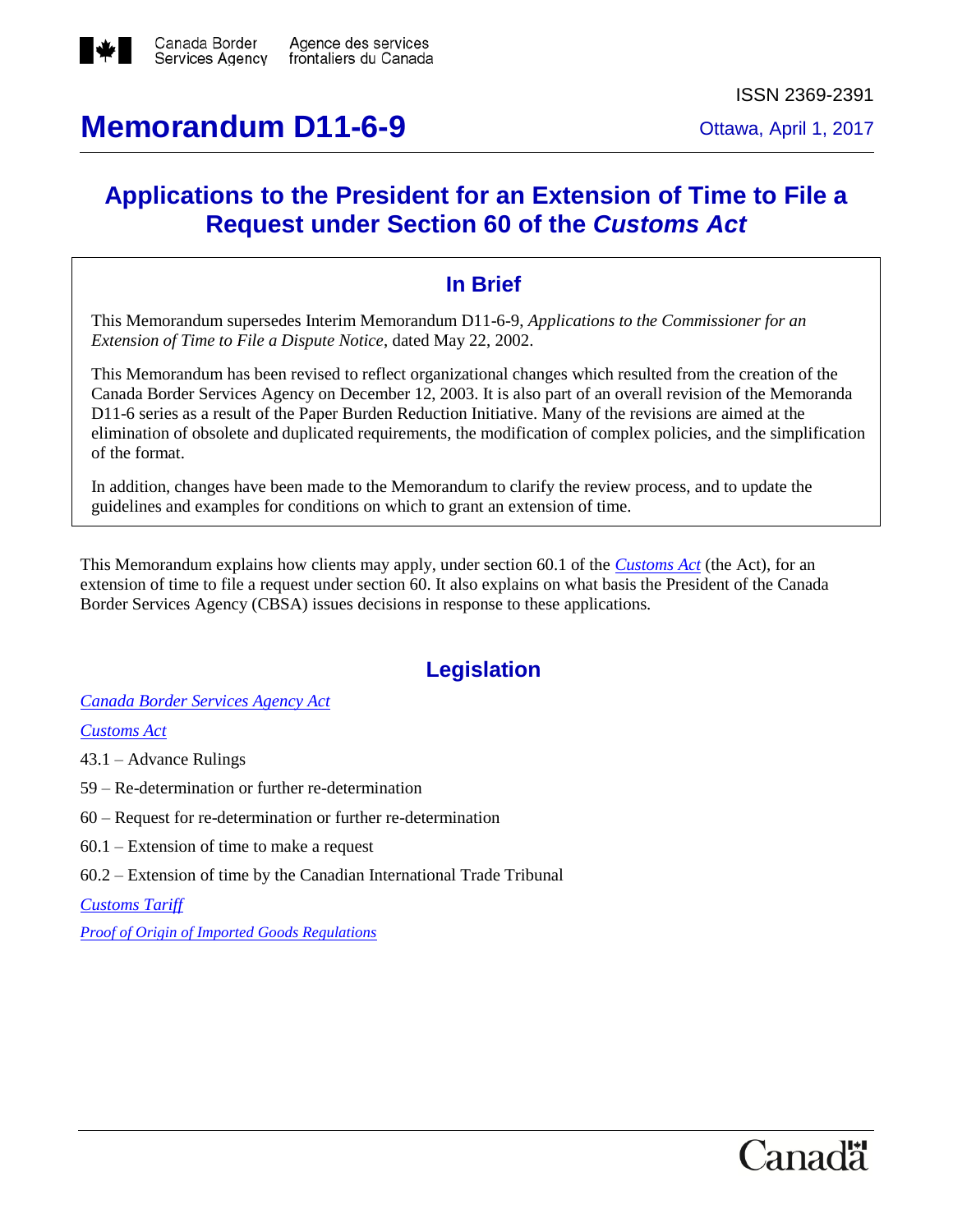### **Guidelines and General Information**

#### **GENERAL**

1. An application for an extension of time (an application) may be an option when the 90-day time period (time period) for filing a request under section 60 of the [Act](http://laws-lois.justice.gc.ca/eng/acts/C-52.6/) has expired.

2. A client has a period of one year after the time period elapsed to file an application for an extension of time, for a total of one year and ninety days. However, there are conditions that must be met for the application to be granted. Se[e paragraphs](#page-2-0) 12 to 14.

3. Parliament enacted the extension of time provisions of the Act to allow a client to file a request beyond the legislated time period when there are exceptional circumstances or events, generally beyond the control of the client, who is seeking to dispute a CBSA decision and precludes filing a request within 90 days of the decision.

4. The CBSA expects a client will rarely need to invoke these provisions. A client should make every effort to avoid, or at least minimize, delays in filing a request under section 60 of the Act. The CBSA will generally only grant an application for an extension of time when it is clear that the client took reasonable care to try to file the request within the legislated time period.

5. The onus is on the client to provide all necessary information for the officer to make an informed decision under section 60.1 of the Act. The officer may refuse an application if the client fails to provide the requested information within the requested time frame.

6. In commercial transactions, a client is considered to be responsible for both their actions and those of a representative. The extension of time provision is not intended to rectify an error or failure of a representative to act on behalf of the client in accordance with an agreement. In that situation, the client's recourse is with the representative.

7. All applications will be reviewed on a case-by-case basis. The appeals officer will take into account the roles and responsibilities of the client and their representative in assessing whether the client has met the conditions under subsection 60.1(6) of the Act.

#### **HOW TO APPLY FOR AN EXTENSION OF TIME**

8. The client may submit their application by filing a single Form B2, *Canada Customs - [Adjustment Request](http://www.cbsa-asfc.gc.ca/publications/forms-formulaires/b2-eng.html)* or a letter containing all the necessary information (**Se[e Appendix E](#page-11-0) GUIDELINES FOR FILING A REQUEST BY LETTER WITH THE CBSA UNDER SECTION 60 OF THE** *CUSTOMS ACT* **of** [Memorandum D11-6-7](http://www.cbsa-asfc.gc.ca/publications/dm-md/d11/d11-6-7-eng.html)**,** *Request Under Section 60 of the Customs Act for a [Re-determination, a Further Re-determination or a Review by](http://www.cbsa-asfc.gc.ca/publications/dm-md/d11/d11-6-7-eng.html)  [the President of the Canada Border Services Agency\)](http://www.cbsa-asfc.gc.ca/publications/dm-md/d11/d11-6-7-eng.html).* 

[Appendix A](#page-6-0) of this Memorandum contains the prescription instrument which identifies the required documentation.

9. All supporting submissions and documentation for applications for an extension of time should be attached to the [Form B2](http://www.cbsa-asfc.gc.ca/publications/forms-formulaires/b2-eng.html) or letter and the client should indicate "see attached submissions" in the explanation field of the B2 or in the letter.

10. The explanation in support of the application for extension of time should set out the reasons why the request under section 60 of the [Act](http://laws-lois.justice.gc.ca/eng/acts/C-52.6/) was not filed on time.

11. To ensure efficient processing, please send your Application directly to Recourse. Requests can be submitted to the President of the CBSA:

**By regular, by registered mail or by courier: Recourse Directorate Canada Border Services Agency 333 North River Rd, 11th floor Tower A**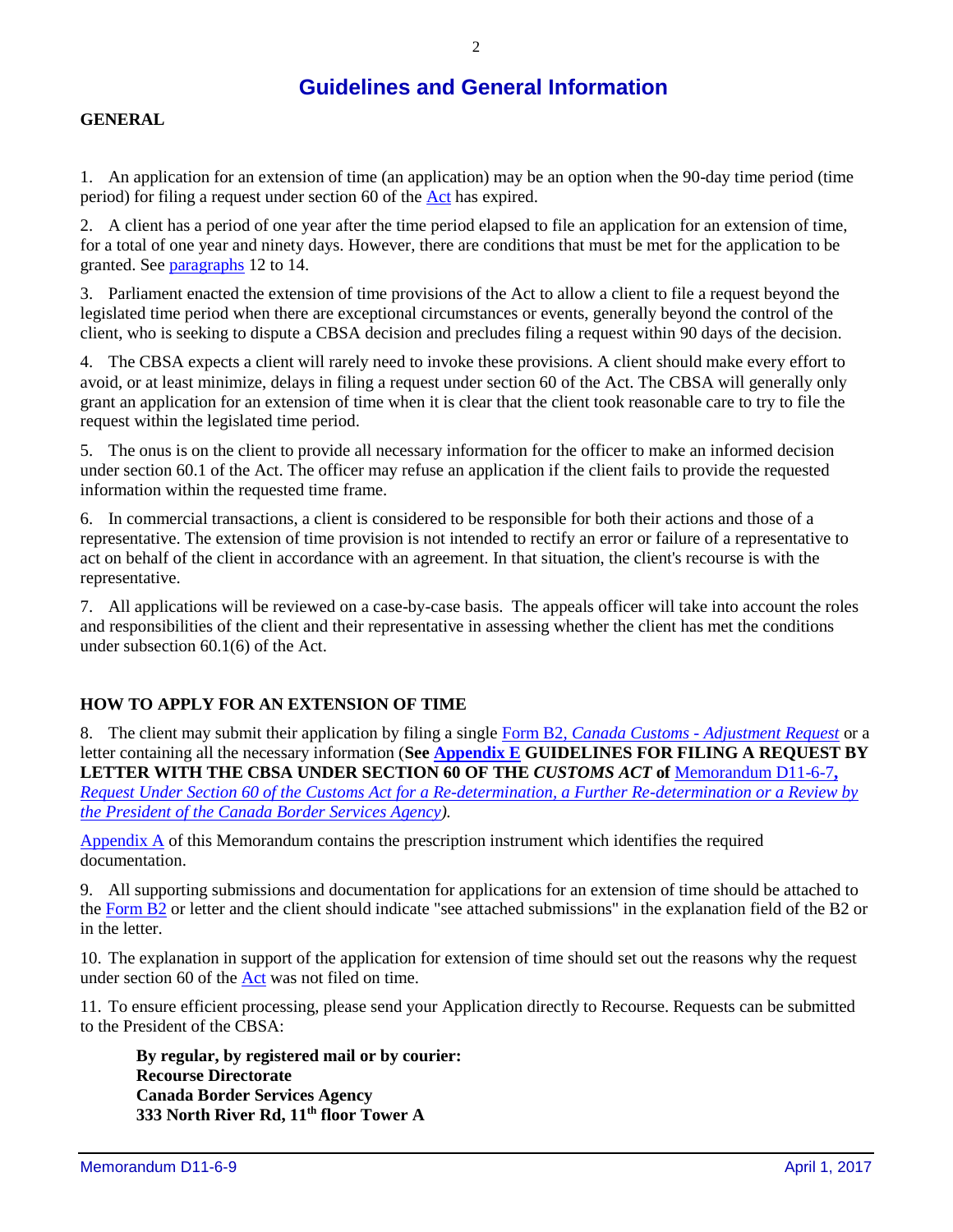#### **Ottawa ON K1A 0L8**

#### **By facsimile to the attention of the Recourse Directorate's Trade Appeals Division: 343-291-7239**

For enquiries or assistance with preparing your application, please call one of our Trade Appeals Units Managers:

- If the CBSA decision being contested was issued in the Pacific Region, the Prairie Region or the Greater Toronto Area Region: **416-954-5621**
- If the CBSA decision being contested was issued in the Southern Ontario Region, including Hamilton, Windsor, London and Fort Erie: **905-308-8529**
- If the CBSA decision being contested was issued in the Northern Ontario Region, Quebec Region or Atlantic Region: **514-286-7879 ext. 7105**

#### **CONDITIONS FOR GRANTING AN EXTENSION OF TIME APPLICATION**

<span id="page-2-0"></span>12. In order for the CBSA to consider an application for extension of time, a request under section 60 of the Act must be made (See: Memorandum D11-6-7, *[Request Under Section 60 of the Customs Act for a Re-determination,](http://www.cbsa-asfc.gc.ca/publications/dm-md/d11/d11-6-7-eng.html)  [a Further Re-Determination or a Review by the President of the Canada Border Services Agency](http://www.cbsa-asfc.gc.ca/publications/dm-md/d11/d11-6-7-eng.html)*) and the conditions set out in section 60 of the Act must have also been met including paying all amounts owing or posting Security.

<span id="page-2-1"></span>13. The application for extension of time must be made within one year after the expiry of the time period set out in section 60 of the Act.

14. A client must then demonstrate that the conditions outlined in subsection 60.1(6) of the Act have been met. As these conditions are mandatory, failure to meet any one of them will be sufficient cause for the application to fail:

- *(a)* In that first 90-day time period:
	- i. The client was unable to act (unable to file a request for re-determination or a further re-determination) or was unable give a mandate (unable to instruct another to act in the client's name); or
	- ii.The client had a bona fide intention to file the request;
- *(b)* It would be just and equitable to grant the application given the reasons set out in the application and the circumstances of the case; and
- *(c)* The application was made as soon as circumstances permitted (as soon as possible).

#### **ASSESSING THE CONDITIONS**

#### **15. Unable to Act or Give a Mandate to act in the person's name**

In general, the CBSA considers that a client was unable to act when exceptional circumstances, beyond the control of the client, interfered with the capacity of the client to file a request under section 60 or to give a mandate to someone else to act in the person's name to file a request within the legislated time limit. In such a circumstance, the client must demonstrate that they took reasonable care to comply with the legislation. The following are examples of information needed to support possible explanations.

A rationale should be provided describing the matter in which the circumstances prevented the filing the request within the time period. This should include all actions taken by the client to submit the request within the time period: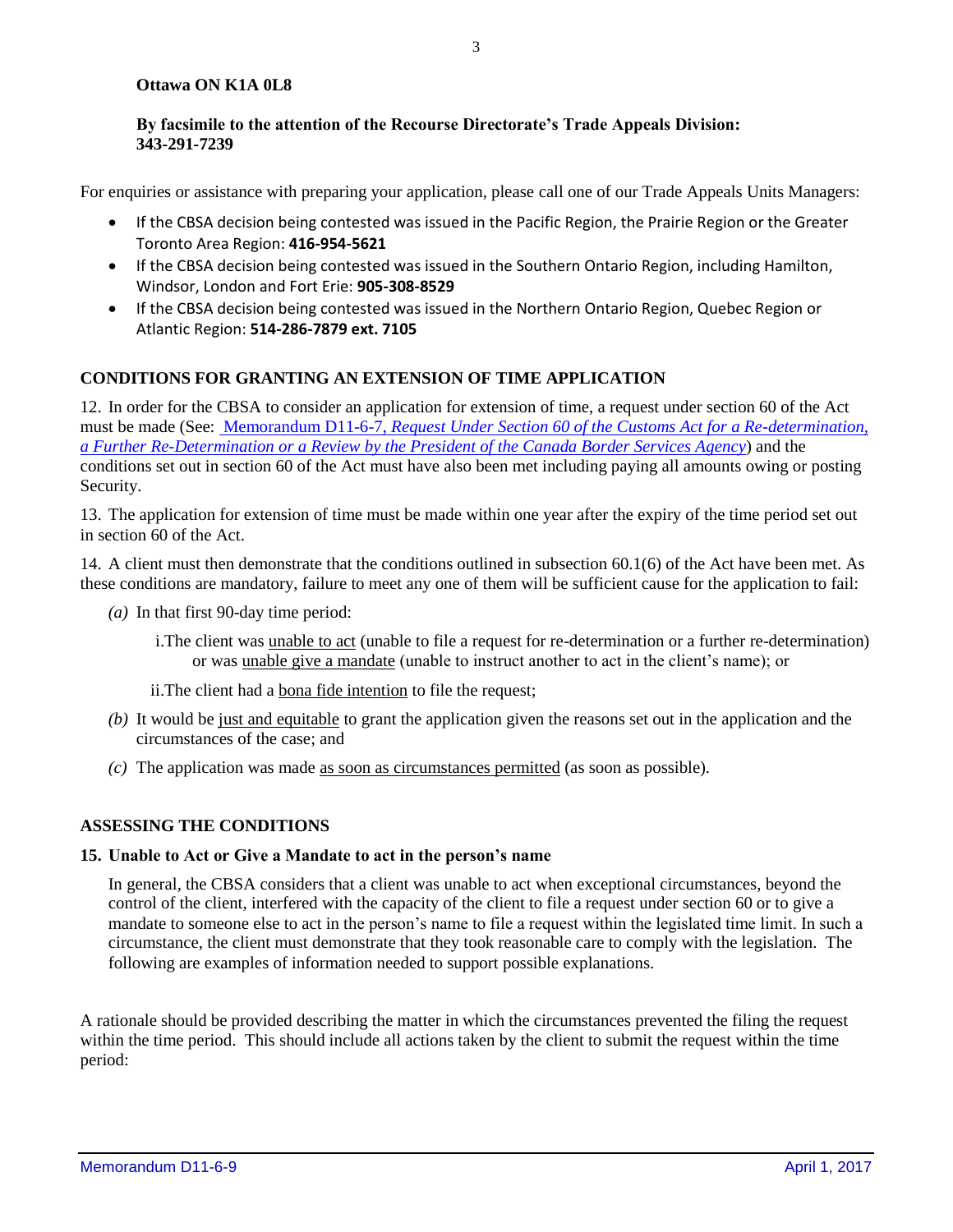- *(a)* The direct relationship of the circumstance to the parties involved and the extent to which the circumstance prevented or delayed filing the request; for instance, a serious illness may have more impact on a sole proprietor than on a large corporation.
- *(b)* Whether the client could have anticipated the circumstance and to what extent the delay was within the control of the client.
- *(c)* A summary of the dates, description and duration of events should be submitted which will support the circumstances that interfered with the client in filing the request within the legislated time limit. The circumstances should correspond with the time periods outlined in the summary.
- *(d)* The application should include supporting documentation such as police, fire, insurance, accident, medical or hospital reports, and possibly newspaper clippings to determine whether dates and descriptions of events correspond to the explanation of the circumstances mentioned by the client. Some submissions may need to be supported by affidavit.
- *(e)* In the case of a commercial client, the exceptional circumstances are determined by assessing the inability of the responsible person or persons to file the request within the 90-day time period as specified in section 60 of the [Act.](http://laws-lois.justice.gc.ca/eng/acts/C-52.6/) This would include, but is not limited to, individuals occupying positions such as controllers, import-export specialists, finance officers or managers, and traffic managers.

#### **16. Bona Fide Intention**

In the absence of the establishment of the inability to act or give a mandate, a client must demonstrate that the client had a bona fide intention to file a request. The CBSA will expect a client to show some genuine physical action had been taken with the intention to file the request beyond a simple mental intention:

- *(a)* A client should provide copies of correspondence between the client and the CBSA or between the client and a representative within the time period that demonstrates a clear intention to file the request.
- *(b)* A rationale must be submitted which describes that the special or exceptional circumstance(s), generally beyond the control of the client or its representative, that precluded the filing of the request within the prescribed time period. The actions of the client should confirm or be consistent with their explanations. In some cases, the submissions by the client may require substantiation by affidavit.
- *(c)* A "letter of intent" to file a request within the legislated time period may not be sufficient to provide support of a bona fide intention without documented proof of action taken to file a request within the prescribed time limit.
- *(d)* A client who is unable to provide all the information necessary to support a request under section 60 of the [Act](http://laws-lois.justice.gc.ca/eng/acts/C-52.6/) should not seek to use the provisions of section 60.1 to file a request for an extension of time to file a notice late. The CBSA expects clients to file requests within the time period and ask for a reasonable amount of time in which to file the supporting documentation when it is unavailable within the prescribed time period

#### **17. Just and Equitable**

- *(a)* The expression "Just and equitable" is a concept used to give consideration to the principles of natural justice and fairness. The concept allows a common-sense evaluation of a situation based on objective evidence. From a practical standpoint, the CBSA generally reviews the "just and equitable" condition after the other conditions. This approach permits the CBSA to help a client to resolve problems that arise through no fault of the client and that cause the client to be unable to comply with a statutory requirement.
- *(b)* In evaluating an application, the appeals officer may weigh such factors as the length of the delay against the consequences to the client if the application was not granted, the unfairness faced by other importers if the application was granted and the reasons for the delay. Applications are granted only in situations where the extension of time does not prejudice other importers and would be unfair to penalize the importer.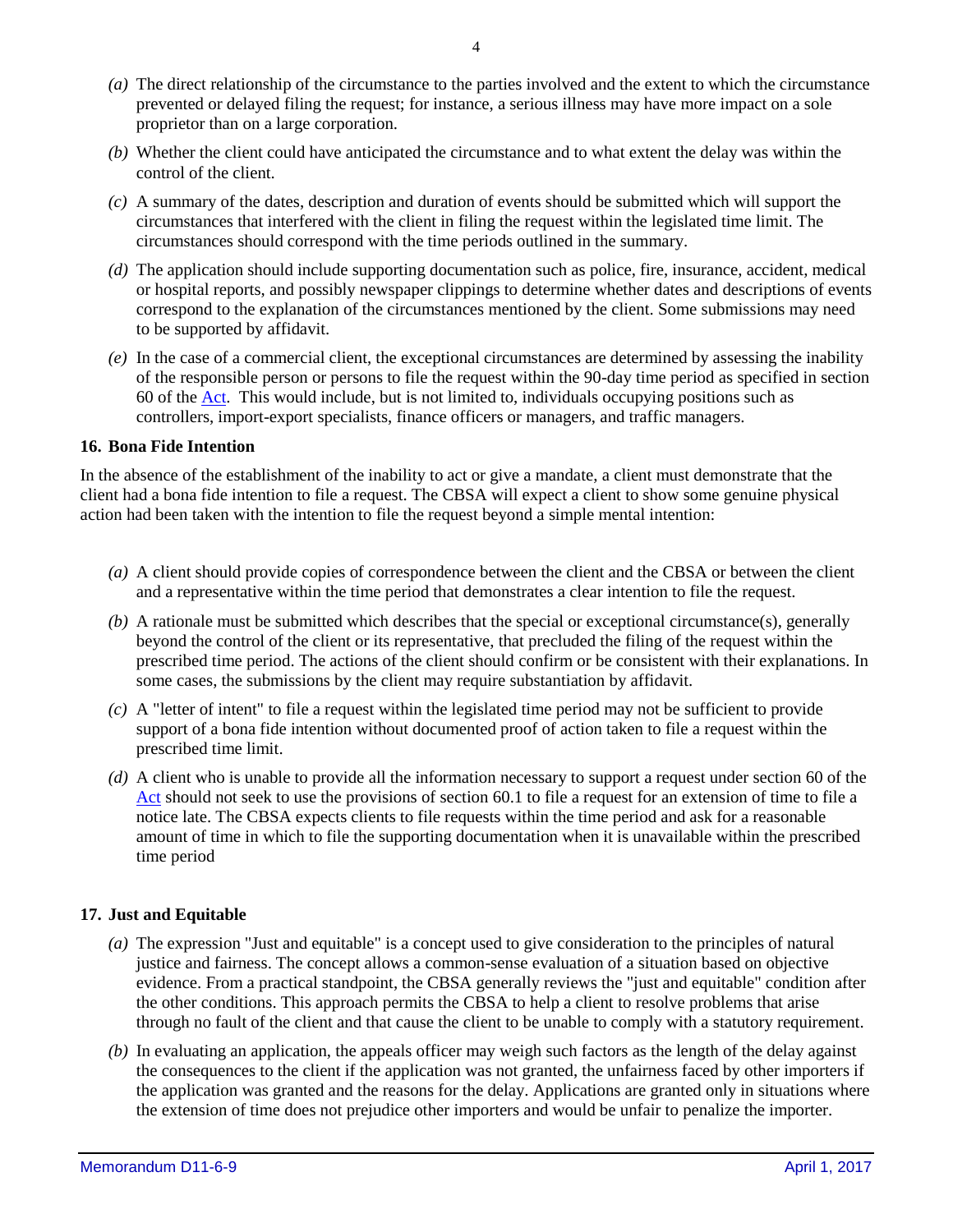#### **18. As Soon as Circumstances Permitted**

- *(a)* Clients must establish that they filed their application as soon as they could after dealing with the effects of the exceptional event that prevented them from filing the request within the legislated 90-day time period. A detailed explanation of the exceptional circumstances and events leading to the submission of the application must be provided. It should include specific references to the dates of various events or action.
- *(b)* The amount of time, within which the CBSA would expect the submission of the application, will differ with the circumstances for each situation.

19. In the event that application is rejected, the client can submit a revised application provided it is made within one year of the legislated time period set out in section 60.

20. These conditions are further explained with examples in Appendices [B](#page-8-0) through [E.](#page-11-0)

#### **OVERVIEW OF THE REVIEW AND DECISION-MAKING PROCESS**

21. The appeals officer (officer), who possesses the designated authority to review and issue a decision with respect to an application, notifies the client of the decision by mail.

22. During the review of an application, the officer will first consider compliance with the conditions set out in [paragraphs](#page-2-1) 13 to 21 of this memorandum.

23. The officer will review the application and all pertinent facts and make a fair and impartial decision in a manner that is consistent with the intention of the legislation.

24. If the officer grants the application, the request under section 60 of the  $Act$  will be deemed valid and processed accordingly.

#### **IF THE CBSA REFUSES THE APPLICATION**

25. If the officer refuses an application filed under section 60.1 of the Act, the client may make an application to the [Canadian International Trade Tribunal](http://www.citt.gc.ca/) (CITT) under paragraph 60.2(1)(a) of the [Act.](http://laws-lois.justice.gc.ca/eng/acts/C-52.6/) The client must submit this application, with a copy of the fully supported application that was filed under section 60.1 and a copy of the decision of the CBSA, to the CBSA and the Registrar of the Tribunal within 90 days from the date the application was refused to the following addresses:

The Registrar Canadian International Trade Tribunal 15th Floor333 Laurier Avenue West Ottawa, ON K1A 0G7

Recourse Directorate Canada Border Services Agency 333 North River Rd, 11th floor Tower A Ottawa ON K1A 0L8Ottawa, ON K1A 0L8

#### **IF THE CBSA DOES NOT RESPOND WITHIN 90 DAYS**

26. If the officer does not provide a decision within 90 days of the client filing an application under section 60.1 of the Act, the client may make a further application to the CITT under paragraph 60.2(1)(b). The client must submit this application, with a copy of the fully supported application submitted under section 60.1, to the CBSA and the Secretary of the CITT (at the addresses listed above).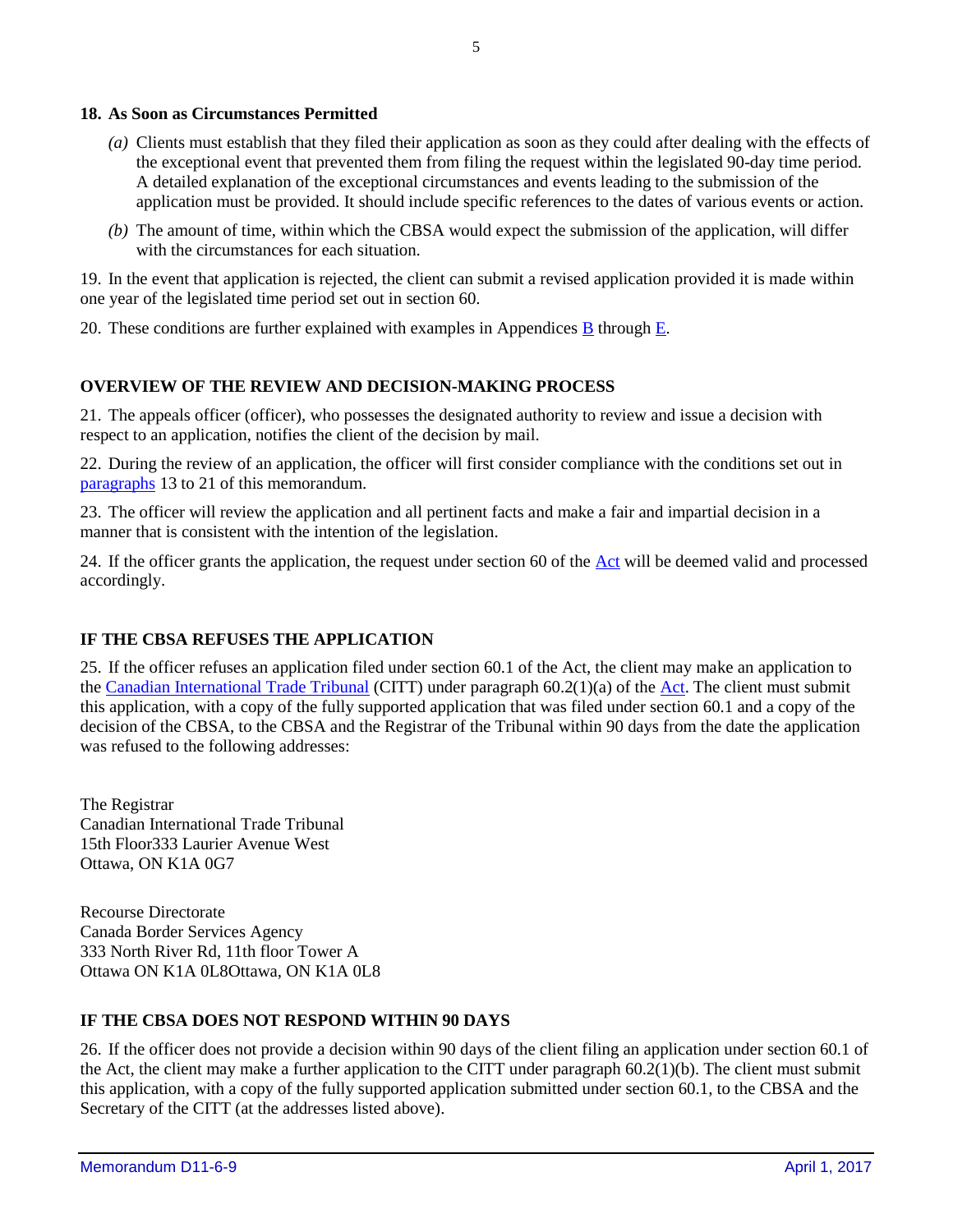27. There is no time limit for a client to bring an application to the CITT when the CBSA has failed to make its decision within the 90-day period. Thus, a client may postpone the submission of an application to the CITT when they are satisfied that the officer is actively reviewing their application (e.g., where there is ongoing interaction between the client and the CBSA). For more details concerning applications refer to the [CITT](http://www.citt.gc.ca/) website.

#### **ADDITIONAL INFORMATION**

For more information, within Canada call the Border Information Service at **1-800-461-9999**. From outside Canada call 204-983-3500 or 506-636-5064. Long distance charges will apply. Agents are available Monday to Friday (08:00 – 16:00 local time / except holidays). TTY is also available within Canada: **1-866-335-3237**.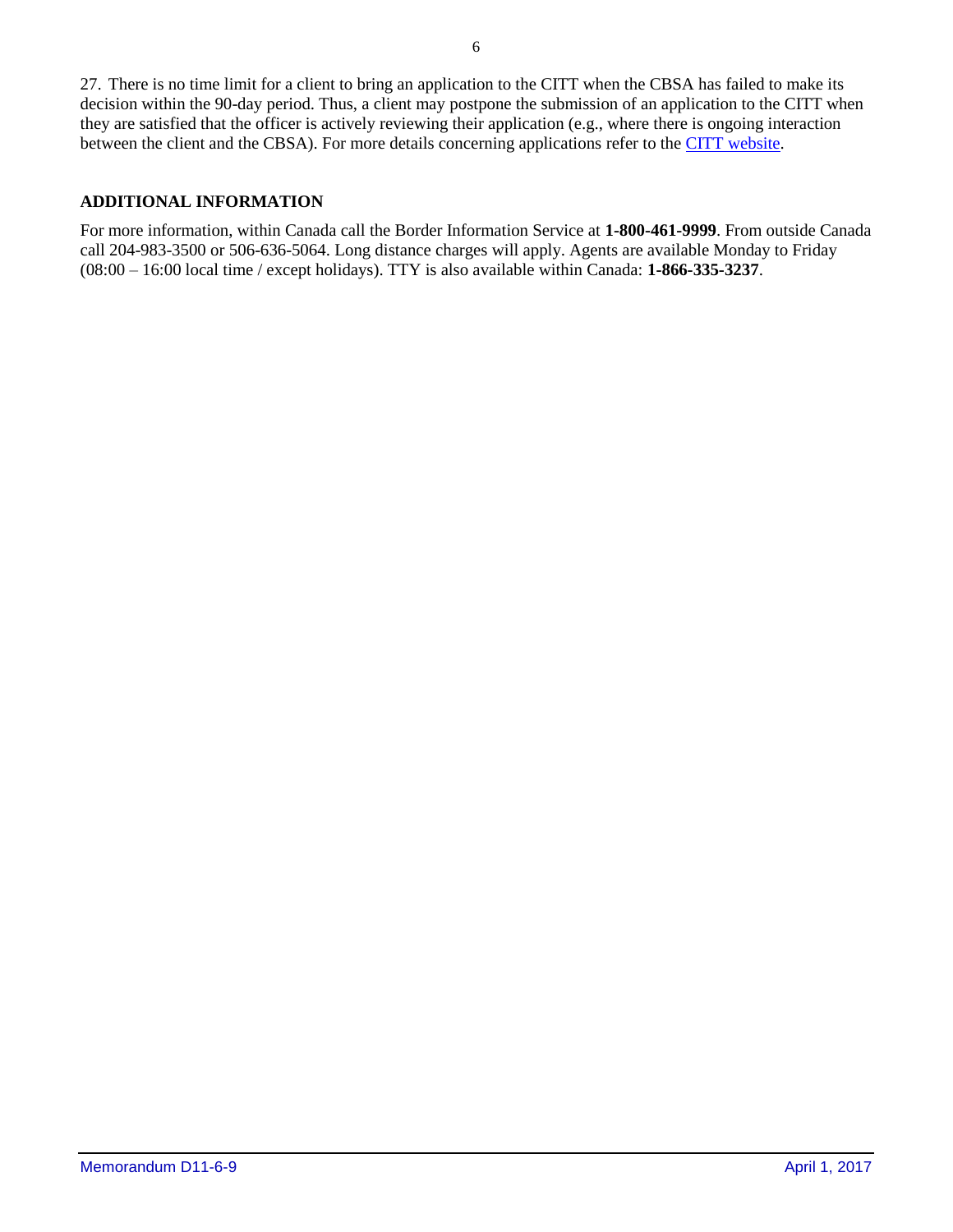## **APPENDIX A**

### **PRESCRIPTION INSTRUMENT**

#### <span id="page-6-0"></span>**PRESCRIPTION OF FORM AND MANNER, AND INFORMATION TO FILE AN APPLICATION FOR AN EXTENSION OF TIME UNDER SECTION 60.1 OF THE** *CUSTOMS ACT*

#### **AUTHORITY**

Pursuant to the Authorization signed by the President of the Canada Border Services Agency on April 1st, 2010, under subsection 2(4) of the *[Customs Act](http://laws-lois.justice.gc.ca/eng/acts/C-52.6/)* and subsections 12(1) and (2) of the *[Canada Border Services Agency Act](http://laws-lois.justice.gc.ca/eng/acts/c-1.4/)*, as amended, and for the purpose of section 8 and subsection 60.1(3) of the *Customs Act*, I hereby authorize the following forms and manners of filing the forms and specify the following information to be provided on or with the forms for submitting an application under section 60.1 of the *Customs Act*.

#### **PRESCRIBED FOR AND MANNER**

1. Form B2, *[Canada Customs](http://www.cbsa-asfc.gc.ca/publications/forms-formulaires/b2-eng.html) - Adjustment Request* or a letter may be submitted to apply for an extension of time under section 60.1 of the *Customs Act* in the case of:

- *(a)* A request for review of an advance ruling;
- *(b)* A request for re-determination or further re-determination of origin by an exporter or producer;
- *(c)* A request for re-determination or further re-determination of marking; or,
- *(d)* A request for re-determination or further re-determination of tariff classification, value for duty or origin pertaining to goods imported into Canada; or
- *(e)* A request for re-determination or further re-determination of tariff classification of goods determined to be classified under tariff items 9897.00.00, 9898.00.00 or 9899.00.00 of the Schedule to the *[Customs Tariff](http://www.cbsa-asfc.gc.ca/trade-commerce/tariff-tarif/menu-eng.html)*.

2. Subject to exceptions under the *[Proof of Origin of Imported Goods Regulations](http://laws.justice.gc.ca/eng/regulations/SOR-98-52/FullText.html)*, all information must be submitted in English or French.

3. Supporting submission and documentation must be attached to Form B2 or letter and the explanation field of Form B2 or the letter must indicate: "see attached submission and documentation".

4. Applications may be delivered in person or sent by regular, registered mail, courier, facsimile or submitted by approved form of electronic filing. The burden of proof that an application was made under section 60.1 of the *Customs Act* lies on the person claiming to have made it.

#### **PRESCRIBED INFORMATION**

5. The coding and content of applications filed on Form B2 must be in accordance with instructions set out in Memorandum D17-2-1, *[The Coding, Submission and Processing of Form B2 Canada Customs Adjustment](http://www.cbsa-asfc.gc.ca/publications/dm-md/d17/d17-2-1-eng.html)  [Request](http://www.cbsa-asfc.gc.ca/publications/dm-md/d17/d17-2-1-eng.html)*.

6. The expression "section 60.1 of the *Customs Act*" must be stated in the explanation field of Form B2 or clearly identified in the letter as its object.

- 7. Each application for an extension of time must include the following information:
	- *(a)* A copy of the notice containing the contested decision issued under sections 43.1, 57.01, 58 or 59 of the *Customs Act*, and where applicable a copy of: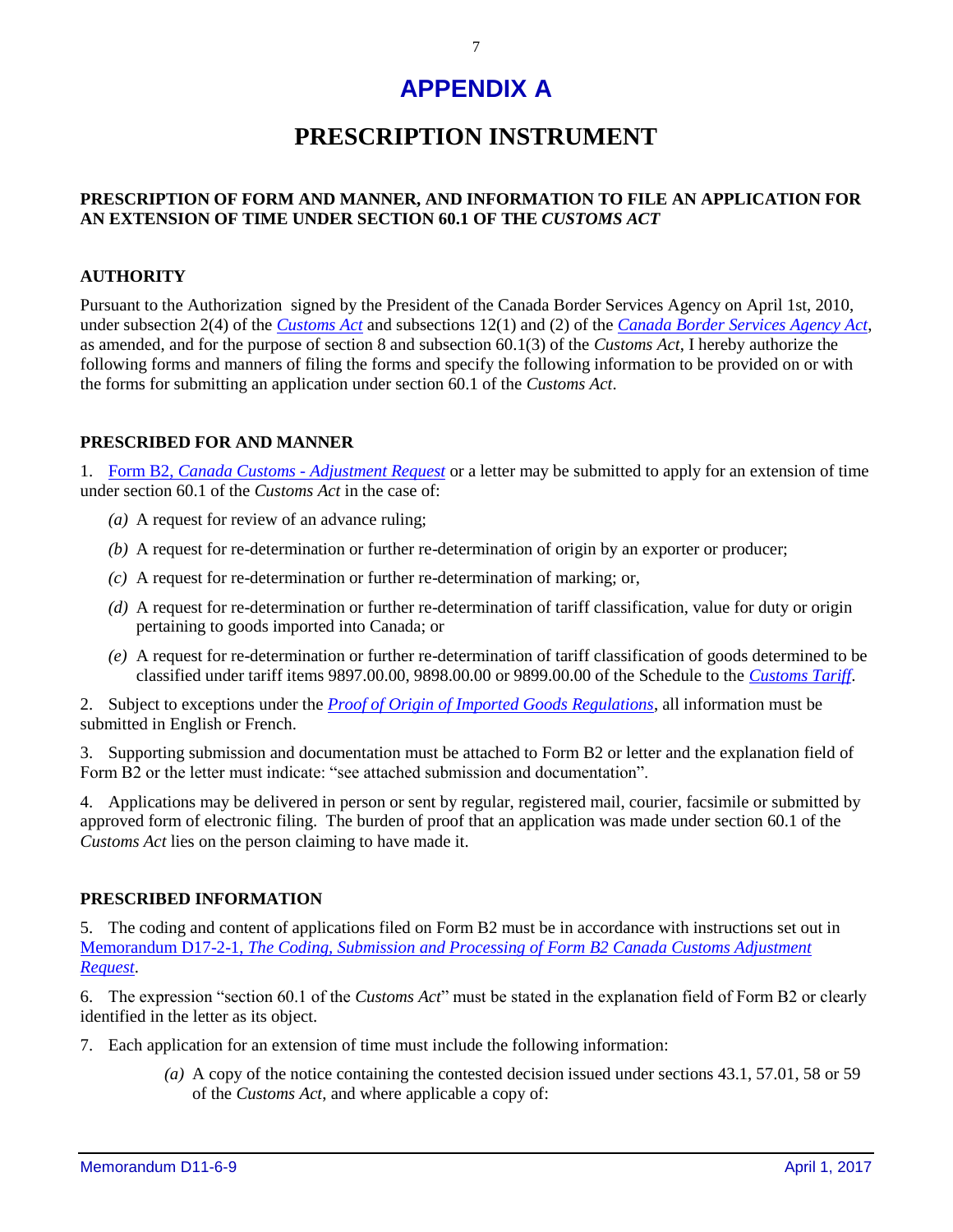- i. Forms K-26 (entitled "Notice of Detention"), K27 or any other detention forms;
- ii. The rejection notice in respect of the submitted request for re-determination, further redetermination or review made under section 60 of the *Customs Act*.
- *(b)* If not otherwise provided on the prescribed forms:
	- i. The name, address and contact information of the importer, exporter or producer, including the name, title and telephone number of the contact person;
	- ii. The description of the goods and for goods of tariff item 9899.00.00, include their title, if any.
- *(c)* A submission to support the application for an extension of time which must:
	- i. Set out the reasons for which the request for re-determination, further re-determination or review had not been filed within the time provided for under section 60 of the *Customs Act*;
	- ii. Demonstrate how each of the conditions in paragraph 60.1(6)(b) of the *Customs Act* have been met; and provide evidence in support of the facts.

Dated at Ottawa, Province of Ontario, this 13th day of June, 2013.

\_\_\_\_\_\_\_\_\_\_\_\_\_\_\_\_\_\_\_\_\_\_\_\_\_\_\_\_

Originally signed by Georges Rioux Vice-President Corporate Affairs Branch Canada Border Services Agency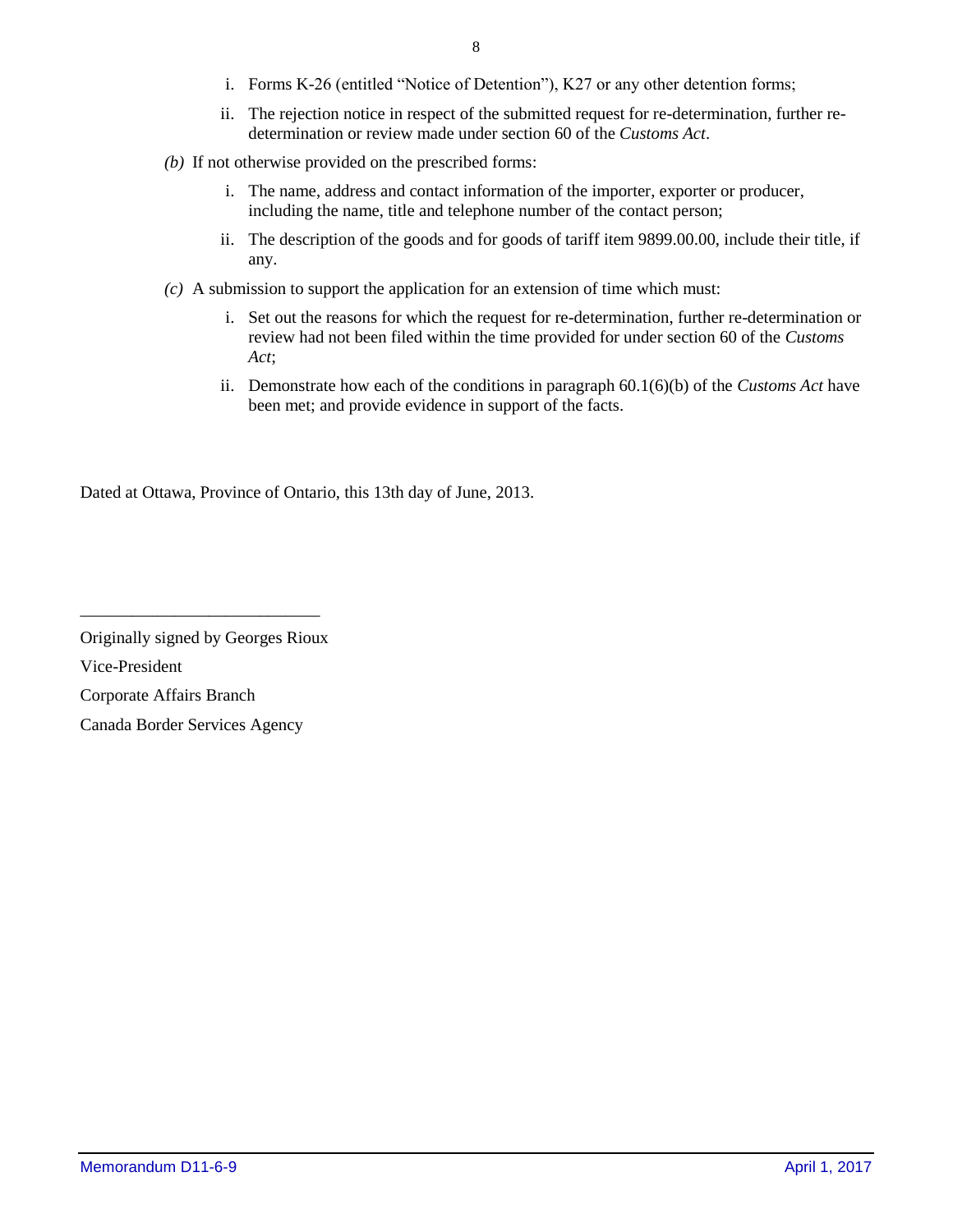## **APPENDIX B**

### <span id="page-8-0"></span>**Examples for Unable to Act or Give a Mandate to Act in the Person's Name**

The following are examples the CBSA regards as representing situations which potentially meet the conditions set out in subparagraph 60.1(6)(b)(i) of the *[Customs Act](http://laws-lois.justice.gc.ca/eng/acts/C-52.6/)*. The examples are provided for guidance only. They are not exhaustive and are intended neither to limit the circumstances eligible for consideration, nor to suggest conclusively the circumstances in which the CBSA will grant an application.

1. Natural disasters (fires, floods, ice storms) when the event destroyed books and records, or made them inaccessible, or for other obvious reasons filing a request was delayed or prevented.

2. Local, regional, or national emergencies in the community where the client or representative resides or carries on business.

3. Civil disturbances or disruptions in services such as prolonged postal strikes, strikes within the government, lockouts, and demonstrations, where no alternative services or arrangement is reasonable or possible.

4. Evidence showing that the client acted on erroneous written information given by employees of the CBSA which caused the client to miss the time limit for filing a request.

5. Death or serious illness pertaining to key persons involved in filing the request.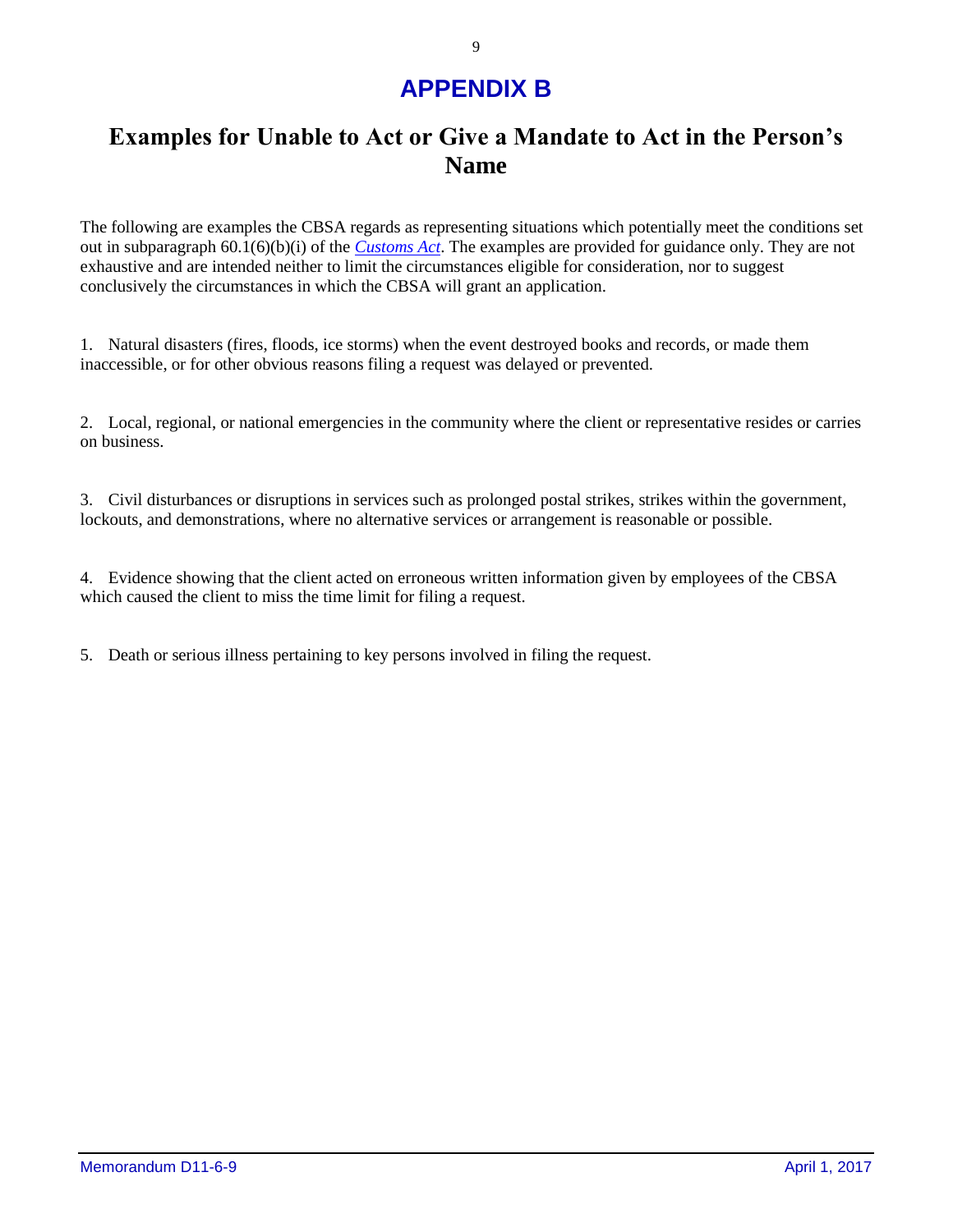# **APPENDIX C**

### **Examples for Bona Fide Intention**

The following are examples the CBSA regards as representing situations which potentially meet the conditions set out in subparagraph 60.1(6)(b)(i) of the *[Customs Act](http://laws-lois.justice.gc.ca/eng/acts/C-52.6/)*. The examples are provided for guidance only. They are not exhaustive and are intended neither to limit the circumstances eligible for consideration, nor to suggest conclusively the circumstances in which the CBSA will grant an application.

1. A client suffers from financial hardship and can substantiate that he was unable to pay or post security for duties owing on section 59 notices within the legislated 90 day time period, which is a requirement for filing a subsection 60(1) request. The client may have arranged a payment schedule within the 90-day period, and has letters to and/or from the CBSA about this situation and the client's intention to file a request within the time limit. This correspondence could support a bona fide intention to file the request.

2. A client provides documentation dated within the filing period, instructing his representative to file a request on his behalf. The representative fails to do so. While this may constitute a bona fide intention on the part of the client, it would not meet the considerations under the heading Just and Equitable in [Appendix D.](#page-10-0)

3. A non-commercial importer does not import on a regular basis and miscalculates the statutory time limit for filing a request by submitting the notice within 3 months rather than 90 days. (For example, the section 59 notice was given on June 20 and the client assumed/miscalculated the filing deadline as September 20, when it was really September 18.) See the considerations under the heading Just and Equitable in [Appendix D.](#page-10-0)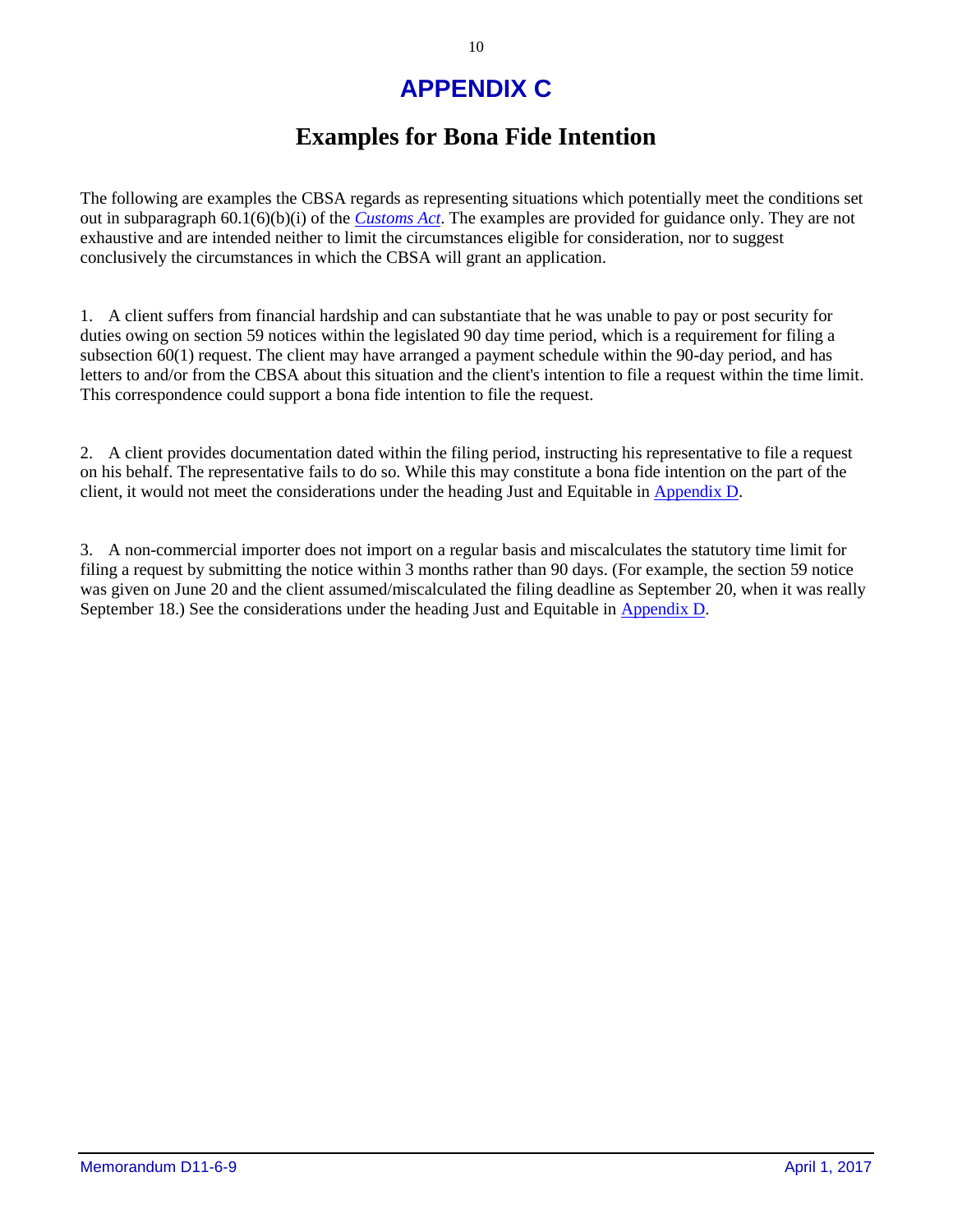# **APPENDIX D**

### **Examples for Just and Equitable**

<span id="page-10-0"></span>The following are examples the CBSA regards as representing situations which potentially meet the conditions set out in subparagraph 60.1(6)(b)(ii) of the *[Customs Act](http://laws-lois.justice.gc.ca/eng/acts/C-52.6/)*. The examples are provided for guidance only. They are not exhaustive and are intended neither to limit the circumstances eligible for consideration, nor to suggest conclusively the circumstances in which the CBSA will grant an application.

1. A client files the application within a few weeks after recovering files from his computer that was damaged by an event recognized as meeting the previous conditions.

2. A small business without representation where the owner is the only person in charge of trade issues and he provides credible proof that he was hospitalized and/or seriously ill during the last 10 days before the expiration of the 90-day time limit.

3. A non-commercial, infrequent importer miscalculated the statutory time limit for filing a request by submitting the notice at 3 months rather than at 90 days. If circumstances established a bona fide intention, it may be just and equitable to grant the application as a genuine misunderstanding by an individual unfamiliar with the legislation.

4. A non-commercial, infrequent importer files a request within the filing period to CBSA, but not in the prescribed form or manner.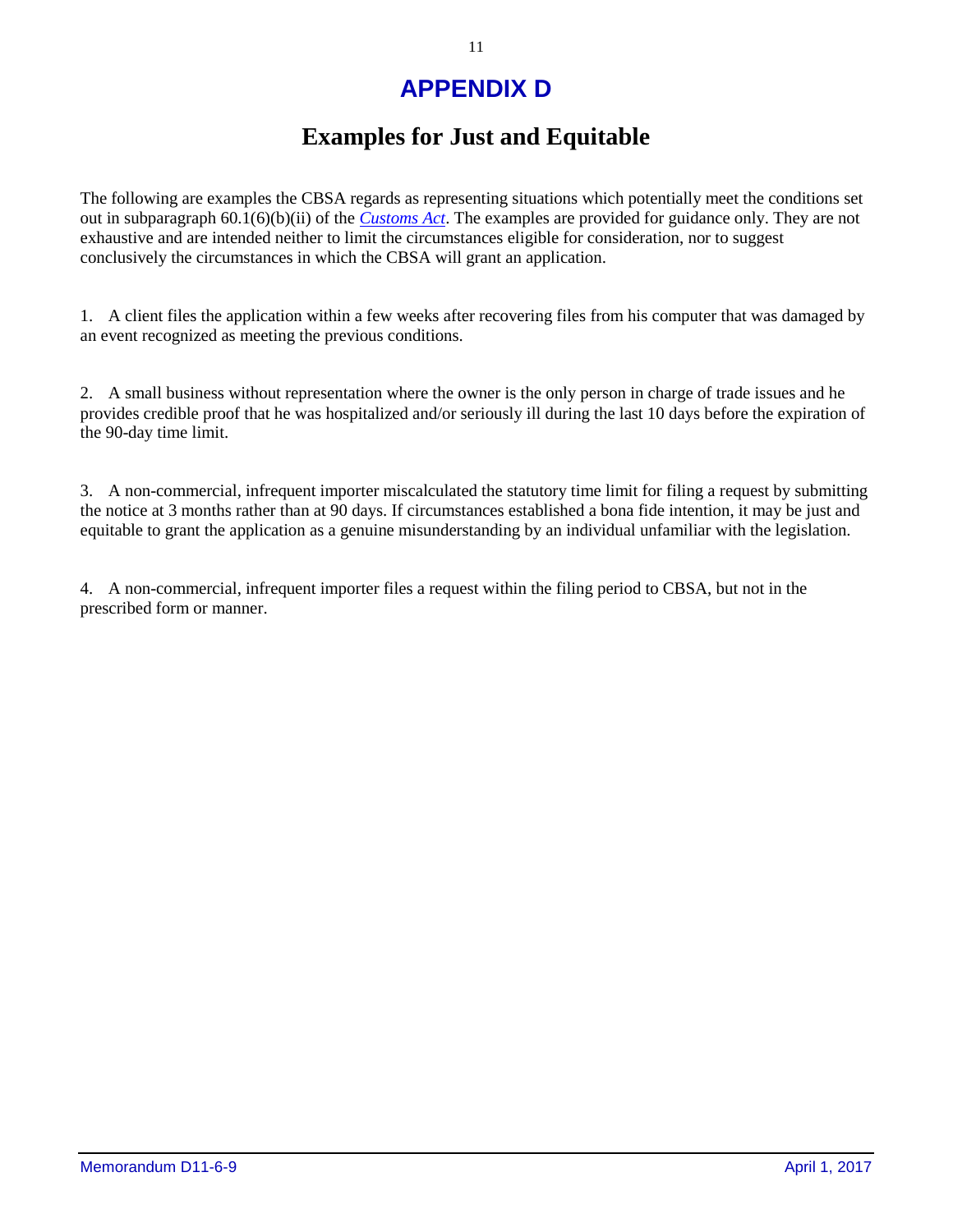# **APPENDIX E**

### **Examples for As Soon as Circumstances Permitted**

<span id="page-11-0"></span>The following are examples the CBSA regards as representing situations which potentially meet the conditions set out in subparagraph 60.1(6)(b)(iii) of the *[Customs Act](http://laws-lois.justice.gc.ca/eng/acts/C-52.6/)*. The examples are provided for guidance only. They are not exhaustive and are intended neither to limit the circumstances eligible for consideration, nor to suggest conclusively the circumstances in which the CBSA will grant an application.

1. A client demonstrates that he was unable to file a request within 90 days because of financial hardship, but filed an application as soon as he was able to make payment(s) or to post security.

2. A client is unable to act because of incapacitation of a key employee and must hire and/or train a new employee to replace the employee normally responsible for commercial transactions. In appropriate circumstances, the client would be able to retain an agent. The client would be expected to explain the length of time between the hiring (or retaining of an agent) and the filing of the application. It may be reasonable to allow a few weeks for filing the application.